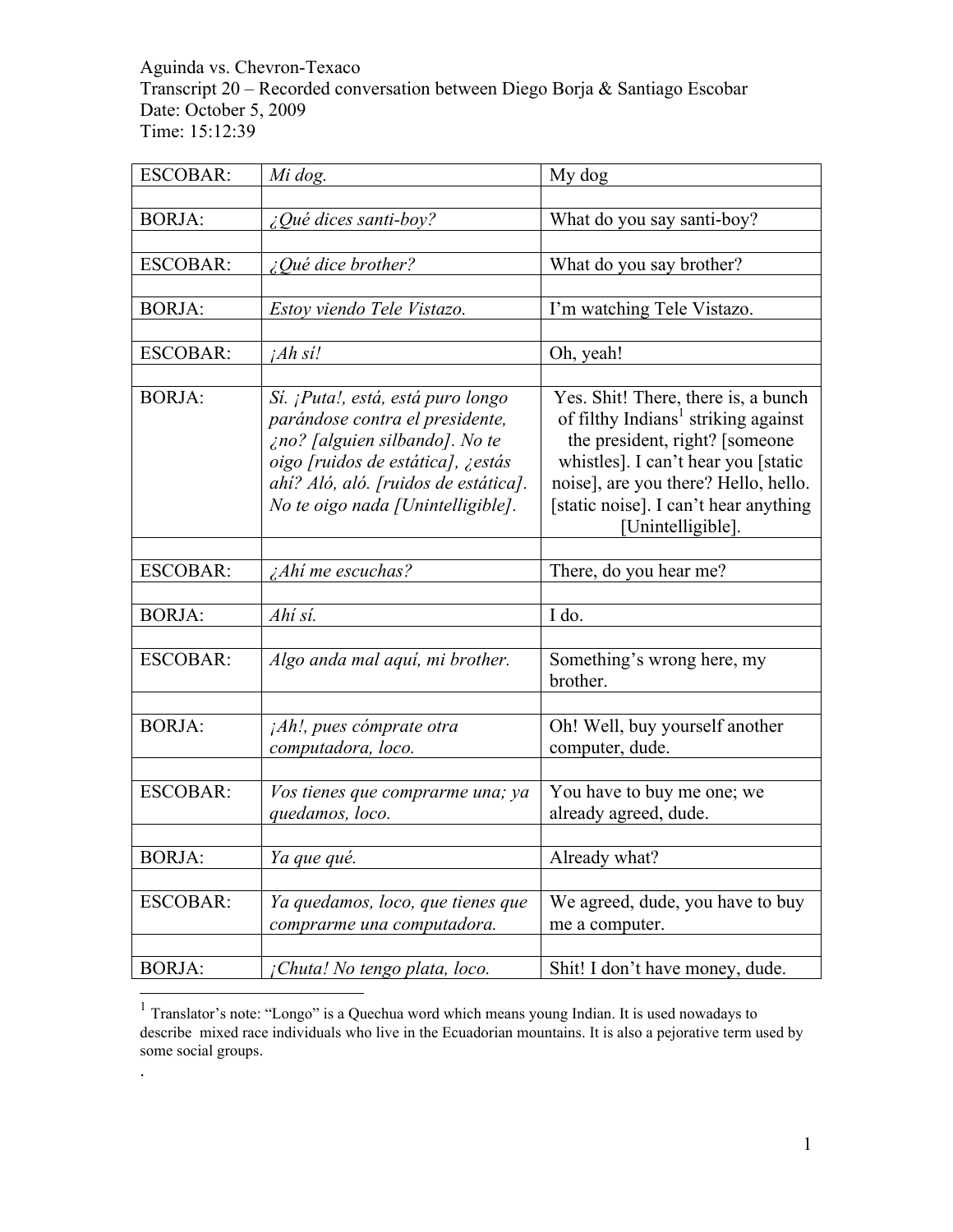Transcript 20 – Recorded conversation between Diego Borja & Santiago Escobar Date: October 5, 2009

| <b>ESCOBAR:</b> | [Riendo los dos]. Ya.                                                                                                                                                                                                                   | [Both laughing]. Okay.                                                                                                                                                                                                             |
|-----------------|-----------------------------------------------------------------------------------------------------------------------------------------------------------------------------------------------------------------------------------------|------------------------------------------------------------------------------------------------------------------------------------------------------------------------------------------------------------------------------------|
| <b>BORJA:</b>   | No tengo ni casita [en tono<br>burlón].                                                                                                                                                                                                 | I don't even have a house [in]<br>joking tone].                                                                                                                                                                                    |
| <b>ESCOBAR:</b> | Ove                                                                                                                                                                                                                                     | Hey                                                                                                                                                                                                                                |
| <b>BORJA:</b>   | ¿Qué más, mi perno?, ¿qué ha<br>habido de nuevo allá? ¿No has<br>hablado con Quito?                                                                                                                                                     | What else, my brother? What's<br>new over there? Have you talked<br>with Quito?                                                                                                                                                    |
| <b>ESCOBAR:</b> | El miércoles me dan una respuesta<br>sobre lo que hablamos.                                                                                                                                                                             | Wednesday they'll give me an<br>answer about what we talked<br>about.                                                                                                                                                              |
| <b>BORJA:</b>   | $\zeta$ De qué había?                                                                                                                                                                                                                   | About what there was?                                                                                                                                                                                                              |
| <b>ESCOBAR:</b> | De lo que me delegaste pues, loco;<br>i en qué quedamos?                                                                                                                                                                                | About what you delegated to me,<br>dude; where are we at?                                                                                                                                                                          |
| <b>BORJA:</b>   | jAh, si hablaste! Yo pensé que<br>estabas hueveando, huevón.                                                                                                                                                                            | Oh, yeah you did! I thought you<br>were joking, dude.                                                                                                                                                                              |
| <b>ESCOBAR:</b> | No pues. $\angle$ Es o no es en serio?<br>Veinte veces te pregunté y me<br>dijiste sí.                                                                                                                                                  | Well, no. Are we talking seriously<br>or not? I asked you twenty times<br>and you told me yes.                                                                                                                                     |
| <b>BORJA:</b>   | Bueno, pero veamos qué dicen.<br>$\lambda$ Qué  qué les dijiste, a ver?                                                                                                                                                                 | Well, but let's see what they say.<br>What what did you tell them,<br>tell me?                                                                                                                                                     |
| <b>ESCOBAR:</b> | Que lo que quedamos pues, que<br>yo soy tu amigo, que yo represento<br>y que puedo hablar en nombre<br>tuyo y y que hay una posibilidad<br>de que  que se cambie  que les<br>beneficie a ellos en vez de que les<br>perjudique a ellos. | That what we agreed to: that I'm<br>your friend, that I represent [you]<br>and can speak in your name and<br>and that there's a possibility that<br>that a change occurs that it will<br>benefit them instead of damaging<br>them. |
| <b>BORJA:</b>   | Así; o sea, pie político.                                                                                                                                                                                                               | Like that, in other words, like a<br>politician.                                                                                                                                                                                   |
| <b>ESCOBAR:</b> | Claro.                                                                                                                                                                                                                                  | Of course.                                                                                                                                                                                                                         |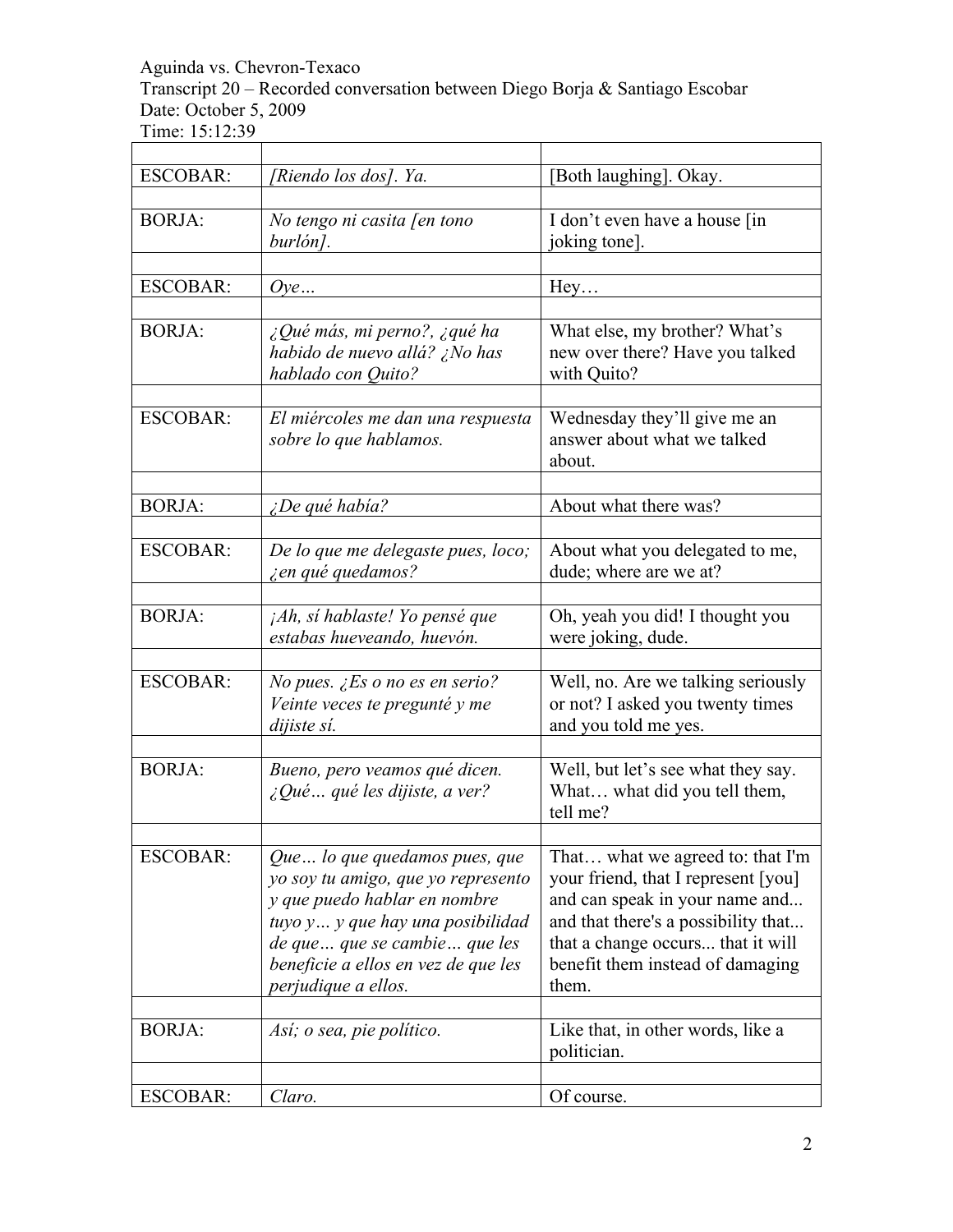Transcript 20 – Recorded conversation between Diego Borja & Santiago Escobar Date: October 5, 2009

Time: 15:12:39

| <b>BORJA:</b>   | $\lambda$ Y qué dijo, ey?, $\lambda$ con quién<br>hablaste? ¡Qué foco!                                                                           | And what did they say, huh? With<br>whom did you speak? Awesome!                                                                                                        |
|-----------------|--------------------------------------------------------------------------------------------------------------------------------------------------|-------------------------------------------------------------------------------------------------------------------------------------------------------------------------|
| <b>ESCOBAR:</b> | [Simultaneous to other speech]<br>¿no querías que les dijera?<br>[riendo] O querías que les diga:<br>"Vea brothers, mi versión cuesta<br>tanto". | [Simultaneous to other speech]<br>Didn't you want me to tell them?<br>[Laughing] Or did you want me to<br>tell them, "Look brothers, my<br>version is worth this much." |
| <b>BORJA:</b>   | [Riendo] No, no seas loco. $\chi$ Y con<br>quién hablaste?                                                                                       | [Laughing] No, don't be crazy.<br>And with whom did you talk?                                                                                                           |
| <b>ESCOBAR:</b> | No vale así, ¿no es cierto?                                                                                                                      | That's not fair, isn't that right?                                                                                                                                      |
| <b>BORJA:</b>   | No, no vale. ¿Hablaste con tu<br>amiga esta?                                                                                                     | No, it's not fair. Did you talk to<br>that friend of yours?                                                                                                             |
| <b>ESCOBAR:</b> | No, con otra persona. Entonces<br>dije                                                                                                           | No, with somebody else. Then I<br>said                                                                                                                                  |
| <b>BORJA:</b>   | ¿Pero con cuál otra? Cuéntame<br>todo; necesito saber todo.                                                                                      | But with whom? Tell me<br>everything; I need to know<br>everything.                                                                                                     |
| <b>ESCOBAR:</b> | A ver. Yo tengo un amigo que<br>es asesor del pana este número<br>uno.                                                                           | Let's see. I have a friend who<br>is an advisor to the number one<br>buddy.                                                                                             |
| <b>BORJA:</b>   | ¿Pero no es el mismo pana que<br>está involucrado?                                                                                               | But he's not the same buddy<br>who's involved?                                                                                                                          |
| <b>ESCOBAR:</b> | No, nada. Es un man ahí todo<br>con el que hablé la otra vez pues,<br>loco, el mismo.                                                            | No, not at all. He's a guy over<br>there, he's  the one I spoke with<br>the last time, dude, the same one.                                                              |
| <b>BORJA:</b>   | Ya.                                                                                                                                              | Okay.                                                                                                                                                                   |
| <b>ESCOBAR:</b> | Y me dijo que  que me va a<br>conectar el miércoles con una<br>persona que la es indicada para<br>hacer esta operación.                          | And he told me that that he's<br>going to put me in contact on<br>Wednesday with a person who's<br>the right one to perform this<br>operation.                          |

٦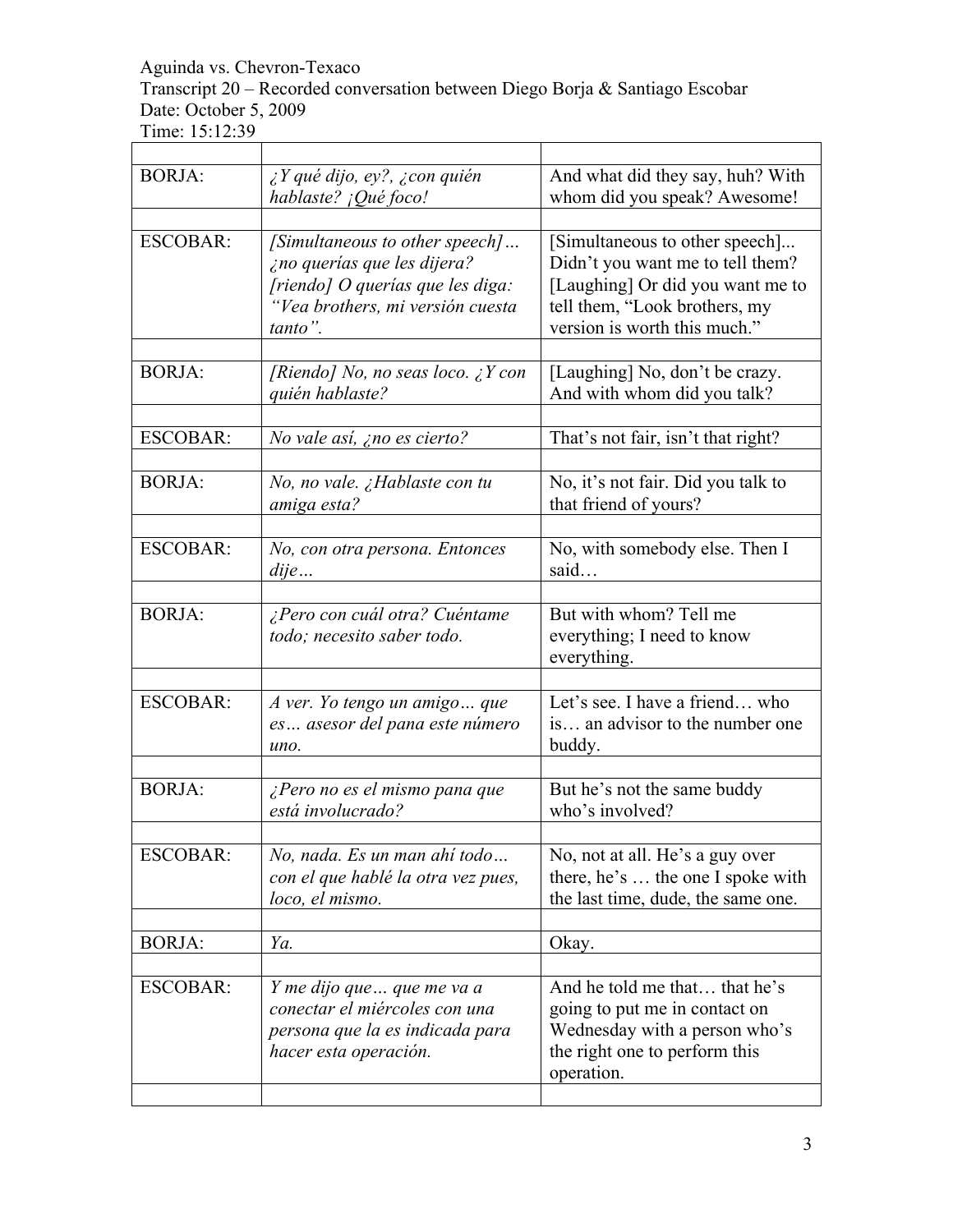Transcript 20 – Recorded conversation between Diego Borja & Santiago Escobar Date: October 5, 2009

| <b>BORJA:</b>   | $i$ Uh, uh, uh! [en tono cantado y de<br>sorpresa].                                                                                                | Uh, uh, uh! [in a sing-song and<br>surprised tone].                                                                                                               |
|-----------------|----------------------------------------------------------------------------------------------------------------------------------------------------|-------------------------------------------------------------------------------------------------------------------------------------------------------------------|
|                 |                                                                                                                                                    |                                                                                                                                                                   |
| <b>ESCOBAR:</b> | Entonces el miércoles voy a saber<br>con quien hablo, y lo que sí me<br>adelantó es que esta persona no<br>está aquí.                              | So, on Wednesday I'll know with<br>whom I'm speaking, and what I<br>was told is that person isn't here.                                                           |
| <b>BORJA:</b>   | Ya.                                                                                                                                                | Okay.                                                                                                                                                             |
| <b>ESCOBAR:</b> | Que esta persona está en Europa.                                                                                                                   | That person is in Europe.                                                                                                                                         |
| <b>BORJA:</b>   | $iAh \, si?$                                                                                                                                       | Oh yeah?                                                                                                                                                          |
| <b>ESCOBAR:</b> | Vos no puedes                                                                                                                                      | You can't                                                                                                                                                         |
| <b>BORJA:</b>   | [Simultaneous to other speech].                                                                                                                    | Simultaneous to other speech].                                                                                                                                    |
| <b>ESCOBAR:</b> | Entonces yo le dije a esta                                                                                                                         | Then I told this one                                                                                                                                              |
| <b>BORJA:</b>   | $\zeta$ Y esta per?                                                                                                                                | And this per?                                                                                                                                                     |
| <b>ESCOBAR:</b> | Pero mi pana o sea, yo tengo<br>que ir. Pues bueno, eso voy a<br>hablar. O sea, el miércoles o<br>sea, el jueves yo ya tengo algo más<br>concreto. | But, my buddy I mean, I have to<br>go. Well, I'm going to talk about<br>that. I mean, Wednesday in<br>other words, Thursday I'll have<br>something more concrete. |
| <b>BORJA:</b>   | Oye, tendrás cuidado que no te<br>estén grabando ni nada por el<br>estilo, loco.                                                                   | Hey, be careful that they aren't<br>recording you or anything like<br>that, dude.                                                                                 |
| <b>ESCOBAR:</b> | No, no. Les dije que hablemos en<br>un sauna.                                                                                                      | No, no. I told them we'll talk in a<br>sauna.                                                                                                                     |
| <b>BORJA:</b>   | En una piscina.                                                                                                                                    | In a swimming pool.                                                                                                                                               |
| <b>ESCOBAR:</b> | O en una piscina; en serio.                                                                                                                        | Or in a swimming pool; seriously.                                                                                                                                 |
| <b>BORJA:</b>   | $i$ Si?                                                                                                                                            | Yes?                                                                                                                                                              |
| <b>ESCOBAR:</b> | En serio, digo.                                                                                                                                    | Seriously, I say.                                                                                                                                                 |
| <b>BORJA:</b>   | Ya. Sí, porque  o sea, yo contigo                                                                                                                  | Okay. Yes, because I mean, I                                                                                                                                      |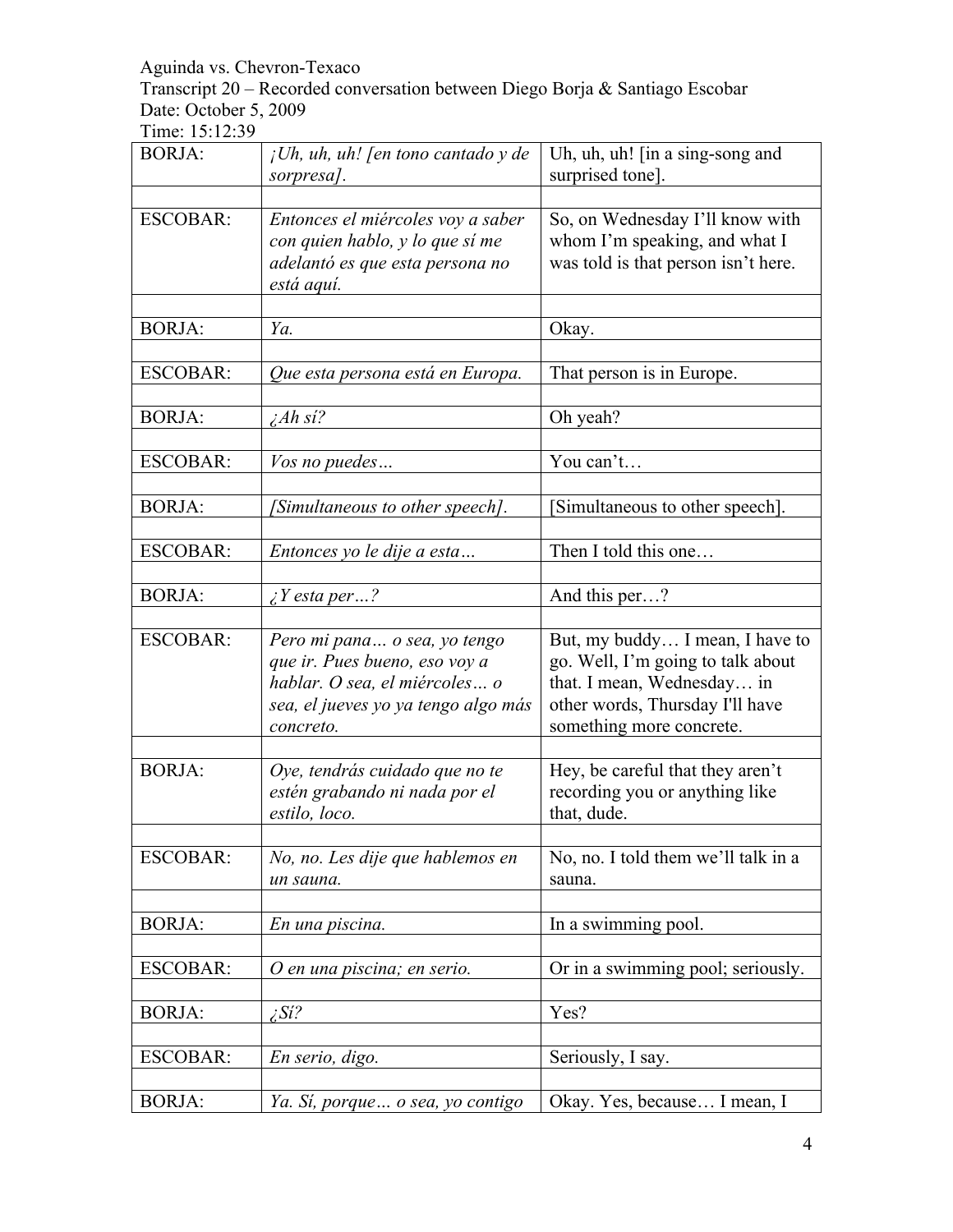Transcript 20 – Recorded conversation between Diego Borja & Santiago Escobar Date: October 5, 2009

| <b>ESCOBAR:</b> | converso porque sé que no vas a<br>hacer ninguna locura, pero tú<br>sabes cómo son esta gente, loco.<br>Ahorita ya están con esa onda. O<br>sea, tendrás cuidado, hermano,<br>porque aquí todo el mundo puede<br>salir mal parado.<br>De ley. | talk with you because I know<br>you're not going to do anything<br>crazy, but you know how these<br>people are, dude. Right now they<br>have that issue. I mean, be careful,<br>brother, because here anyone can<br>come off badly.<br>For sure.              |
|-----------------|-----------------------------------------------------------------------------------------------------------------------------------------------------------------------------------------------------------------------------------------------|---------------------------------------------------------------------------------------------------------------------------------------------------------------------------------------------------------------------------------------------------------------|
| <b>BORJA:</b>   | Tú eres pilas; te vas a dar cuenta.                                                                                                                                                                                                           | You're smart; you'll figure it out.                                                                                                                                                                                                                           |
| <b>ESCOBAR:</b> | No, [Simultaneous to other<br>$speed$                                                                                                                                                                                                         | No, [Simultaneous to other<br>$\text{speed}.$                                                                                                                                                                                                                 |
| <b>BORJA:</b>   | [Simultaneous to other speech].                                                                                                                                                                                                               | Simultaneous to other speech].                                                                                                                                                                                                                                |
| <b>ESCOBAR:</b> | En un sauna es buena idea<br>hablarlo.                                                                                                                                                                                                        | It's a good idea to talk about it in a<br>sauna.                                                                                                                                                                                                              |
| <b>BORJA:</b>   | Claro. Sí, una de las cosas que yo<br>dije al principio cuando  no ves<br>que ellos tenían miedo de que pase<br>lo que pasó. Les digo: "Ya, pues<br>nos vemos en una piscina". Se<br>mataban de la risa y dijeron: "No,<br>tranquilo".        | Of course. Yes, one of the things I<br>said in the first place when<br>don't you see that they were afraid<br>that what happened would happen.<br>I tell them, "Okay, we'll meet at a<br>swimming pool." They laughed so<br>hard and said, "No, don't worry." |
| <b>ESCOBAR:</b> | [Riendo] Ya.                                                                                                                                                                                                                                  | [Laughing] Yeah.                                                                                                                                                                                                                                              |
| <b>BORJA:</b>   | Sicología inversa, mi perro,<br>sicología inversa.                                                                                                                                                                                            | Reverse psychology, my dog,<br>reverse psychology.                                                                                                                                                                                                            |
| <b>ESCOBAR:</b> | De ley. Les [Simultaneous to other<br>$speed$                                                                                                                                                                                                 | For sure. They [Simultaneous to<br>other speech]                                                                                                                                                                                                              |
| <b>BORJA:</b>   | Oye, $y$                                                                                                                                                                                                                                      | Hey, and                                                                                                                                                                                                                                                      |
| <b>ESCOBAR:</b> | Les aplicaste sicología inversa.                                                                                                                                                                                                              | You applied reverse psychology to<br>them.                                                                                                                                                                                                                    |
| <b>BORJA:</b>   | 101.                                                                                                                                                                                                                                          | 101.                                                                                                                                                                                                                                                          |
| <b>ESCOBAR:</b> | $\angle$ Cómo?                                                                                                                                                                                                                                | What?                                                                                                                                                                                                                                                         |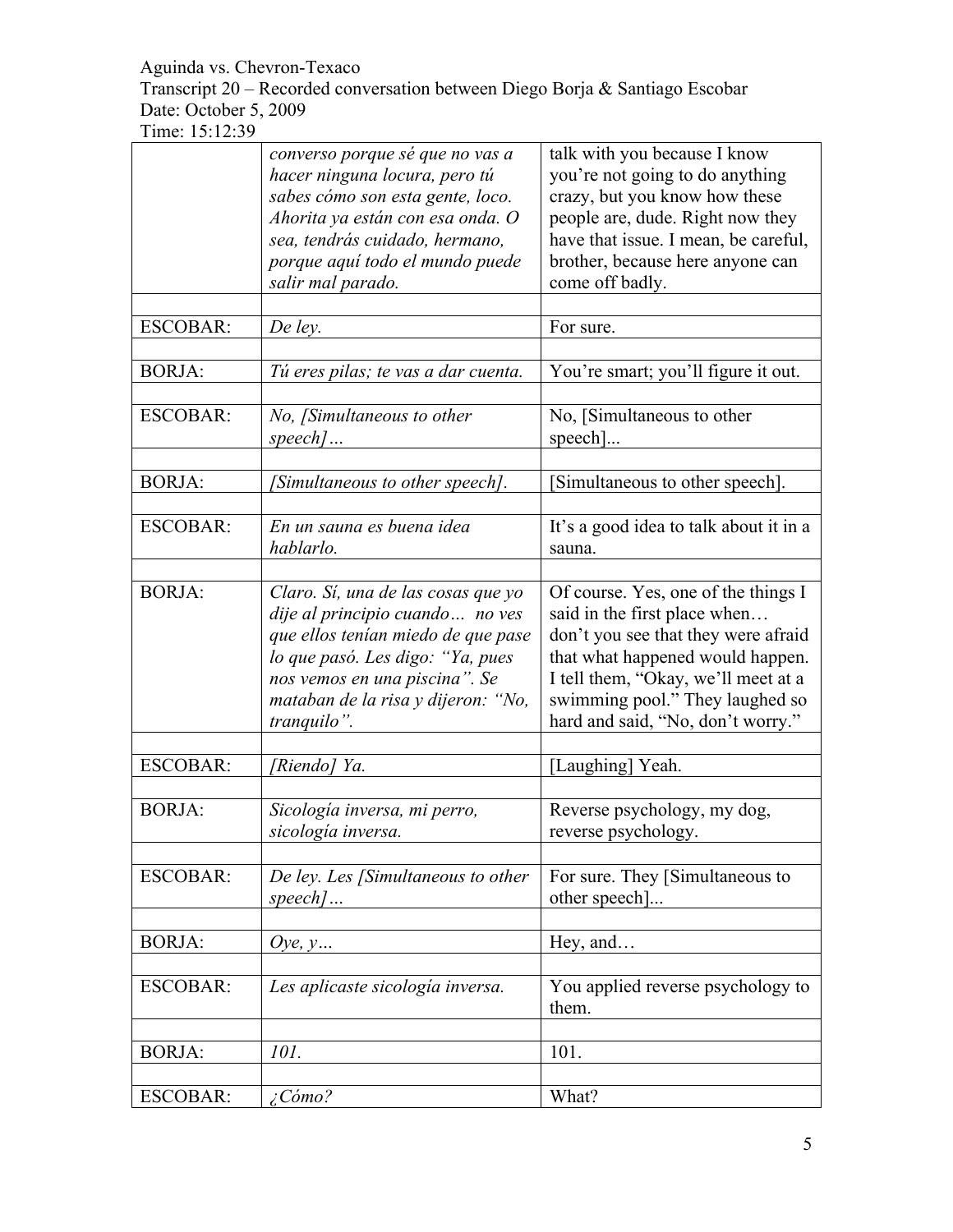Transcript 20 – Recorded conversation between Diego Borja & Santiago Escobar Date: October 5, 2009

| <b>BORJA:</b>   | 101.                                                                                                                                                                    | 101.                                                                                                                                                          |
|-----------------|-------------------------------------------------------------------------------------------------------------------------------------------------------------------------|---------------------------------------------------------------------------------------------------------------------------------------------------------------|
|                 |                                                                                                                                                                         |                                                                                                                                                               |
| <b>ESCOBAR:</b> | ¿Cómo es eso?                                                                                                                                                           | What's that?                                                                                                                                                  |
|                 |                                                                                                                                                                         |                                                                                                                                                               |
| <b>BORJA:</b>   | Es, es cuando vas a la universidad<br>coges lo básico. Sicología es la<br>sicología inversa 101.                                                                        | It's, it's when you take the most<br>basic course at the university.<br>Psychology is Reverse Psychology<br>101.                                              |
| <b>ESCOBAR:</b> | [Riendo los dos].                                                                                                                                                       | [Both laughing].                                                                                                                                              |
|                 |                                                                                                                                                                         |                                                                                                                                                               |
| <b>BORJA:</b>   | $i$ Qué cague, huevón! ¿Qué más?,<br><i>iy</i> qué ha habido de nuevas?                                                                                                 | What bullshit, dude! What else?<br>And what's new?                                                                                                            |
| <b>ESCOBAR:</b> | Yo nada, loco.                                                                                                                                                          | Nothing new, dude.                                                                                                                                            |
|                 |                                                                                                                                                                         |                                                                                                                                                               |
| <b>BORJA:</b>   | <i>Abombado en casilla?</i>                                                                                                                                             | Bored stiff at home?                                                                                                                                          |
|                 |                                                                                                                                                                         |                                                                                                                                                               |
| <b>ESCOBAR:</b> | Abombado en casilla.                                                                                                                                                    | Bored stiff at home.                                                                                                                                          |
| <b>BORJA:</b>   | Yo también, loco.                                                                                                                                                       | Me too, dude.                                                                                                                                                 |
| <b>ESCOBAR:</b> | Como diablo en botella.                                                                                                                                                 | Like a devil in a bottle.                                                                                                                                     |
|                 |                                                                                                                                                                         |                                                                                                                                                               |
| <b>BORJA:</b>   | No queda de otra.                                                                                                                                                       | I have no choice.                                                                                                                                             |
|                 |                                                                                                                                                                         |                                                                                                                                                               |
| <b>ESCOBAR:</b> | $i$ Qué buena expresión, "Como<br>diablo en botella"!                                                                                                                   | What a great expression, "Like a<br>devil in a bottle!"                                                                                                       |
|                 |                                                                                                                                                                         |                                                                                                                                                               |
| <b>BORJA:</b>   | Sí, es buena expresión. Como<br>diablo sin botella.                                                                                                                     | Yes, it's a good expression. Like a<br>devil without a bottle.                                                                                                |
|                 |                                                                                                                                                                         |                                                                                                                                                               |
| <b>ESCOBAR:</b> | Oye, ¿y a vos qué ten han dicho?,<br>i qué te han dicho?, i que no des<br>declaraciones, que no hables con<br>nadie?                                                    | Hey, and what did they tell you?<br>What did they tell you? That you<br>shouldn't make statements, that<br>you shouldn't talk to anyone?                      |
| <b>BORJA:</b>   | No, no; nadie me ha dicho nada,<br>huevón. O sea, es como que por<br>lógica, ¿no? Pero yo soy libre de<br>hacer lo que yo quiera con mi<br>rabo [emite como un rugido]. | No, no; nobody's told me<br>anything, dude. I mean, it's like<br>just logical, no? But I'm free to do<br>what I want with my ass [making a<br>roaring sound]. |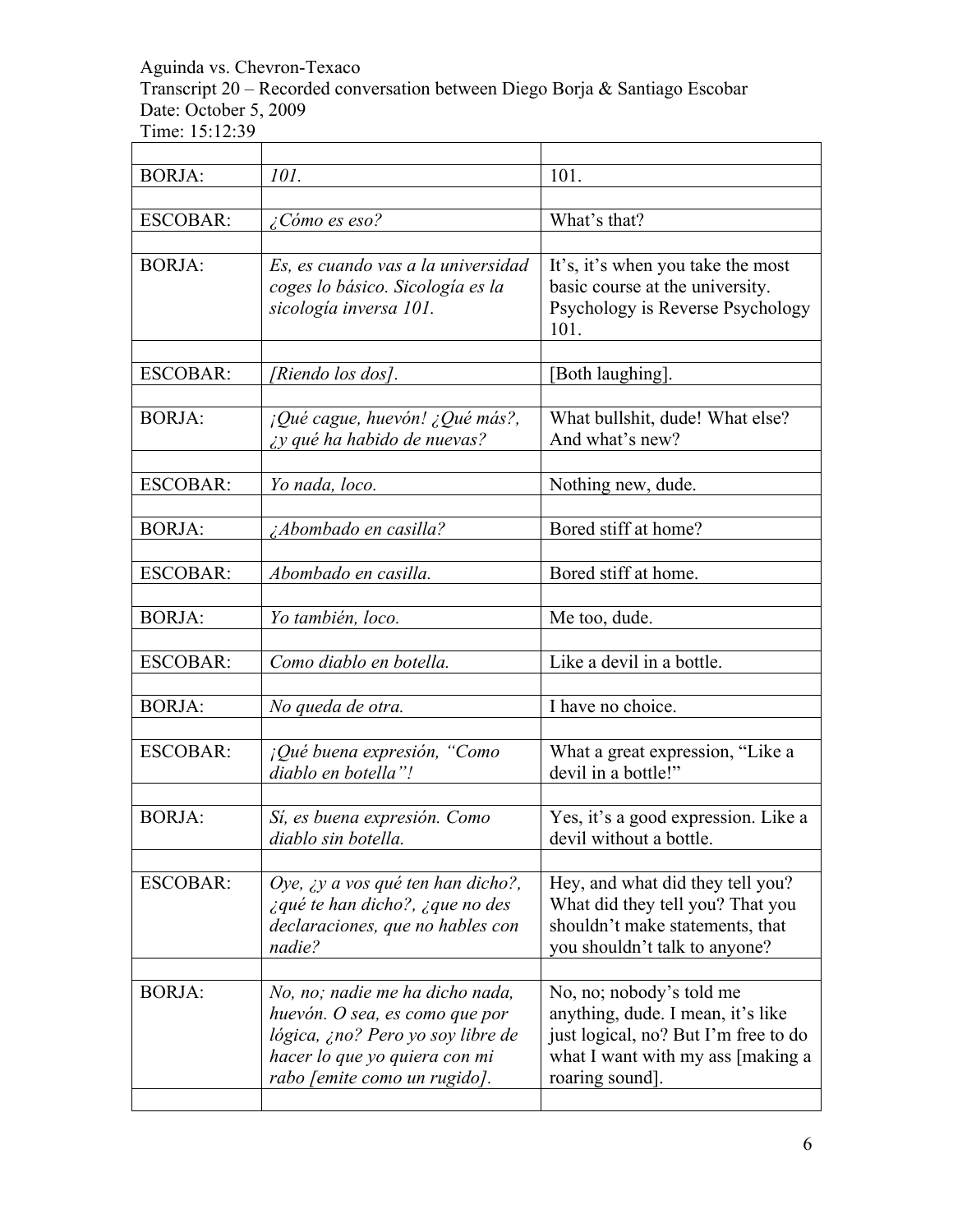Transcript 20 – Recorded conversation between Diego Borja & Santiago Escobar Date: October 5, 2009

| <b>ESCOBAR:</b> | Oye, $\chi y$ puedes salir de donde<br>estás sin ningún problema? O sea,<br>¿puedes decir: "Ya vengo, me voy<br>a Europa?".                                                                                                                                                                   | Hey, and can you leave where you<br>are without any problem? I mean,<br>can you say, "I'll be right back,<br>I'm going to Europe?"                                                                                                                                                                         |
|-----------------|-----------------------------------------------------------------------------------------------------------------------------------------------------------------------------------------------------------------------------------------------------------------------------------------------|------------------------------------------------------------------------------------------------------------------------------------------------------------------------------------------------------------------------------------------------------------------------------------------------------------|
| <b>BORJA:</b>   | Pero el problema sería la visa.                                                                                                                                                                                                                                                               | But the problem is the visa.                                                                                                                                                                                                                                                                               |
| <b>ESCOBAR:</b> | ¿La visa? Eso se saca de una. Tu<br>pasaporte, ¿a quién tiene?                                                                                                                                                                                                                                | The visa? You can get that right<br>away. Your passport, who does it<br>have?                                                                                                                                                                                                                              |
| <b>BORJA:</b>   | Yo tengo un pasaporte.                                                                                                                                                                                                                                                                        | I have a passport.                                                                                                                                                                                                                                                                                         |
| <b>ESCOBAR:</b> | ¿Con visa de qué estás?                                                                                                                                                                                                                                                                       | What kind of visa do you have?                                                                                                                                                                                                                                                                             |
| <b>BORJA:</b>   | Con visa de turista.                                                                                                                                                                                                                                                                          | A tourist visa.                                                                                                                                                                                                                                                                                            |
| <b>ESCOBAR:</b> | No estás con algún tipo de otro; o<br>sea, la misma visa de siempre.                                                                                                                                                                                                                          | You're not there with some other<br>kind; I mean, the same visa as<br>always.                                                                                                                                                                                                                              |
| <b>BORJA:</b>   | La misma visa de siempre.                                                                                                                                                                                                                                                                     | The same visa as always.                                                                                                                                                                                                                                                                                   |
| <b>ESCOBAR:</b> | Ya. ¿Y cuando ya pases los seis<br>meses?                                                                                                                                                                                                                                                     | Okay. And after you've been there<br>for six months?                                                                                                                                                                                                                                                       |
| <b>BORJA:</b>   | O sea, estoy trabajando en<br>arreglar la parte migratoria, pero<br>todavía no estoy seguro bajo qué<br>perfil lo voy a hacer, porque<br>puedo hacer por amnistía por,<br>¿cómo se llama?, asilo político,<br>por algunas cosas, entonces<br>quiero ver qué es lo que va a<br>pasar, ¿cachas? | In other words, I'm working on<br>getting the immigration part in<br>order, but I'm still not sure under<br>what profile I'm going to do it,<br>because I can request amnesty<br>for, what's that called? Political<br>asylum, for some things. So I want<br>to see what's going to happen, you<br>get it? |
| <b>ESCOBAR:</b> | $\zeta$ Pero, qué es lo que tú quisieras?,<br>i que te den una visa de<br>inversionista?                                                                                                                                                                                                      | But what is it that you want? You<br>want them to give you an<br>investor's visa?                                                                                                                                                                                                                          |
| <b>BORJA:</b>   | No, yo quisiera una visa de<br>asilado político. Tienes muchos<br>mejores beneficios, ¿cachas?                                                                                                                                                                                                | No, I'd like a political asylum<br>visa. You have a lot more benefits,<br>get it?                                                                                                                                                                                                                          |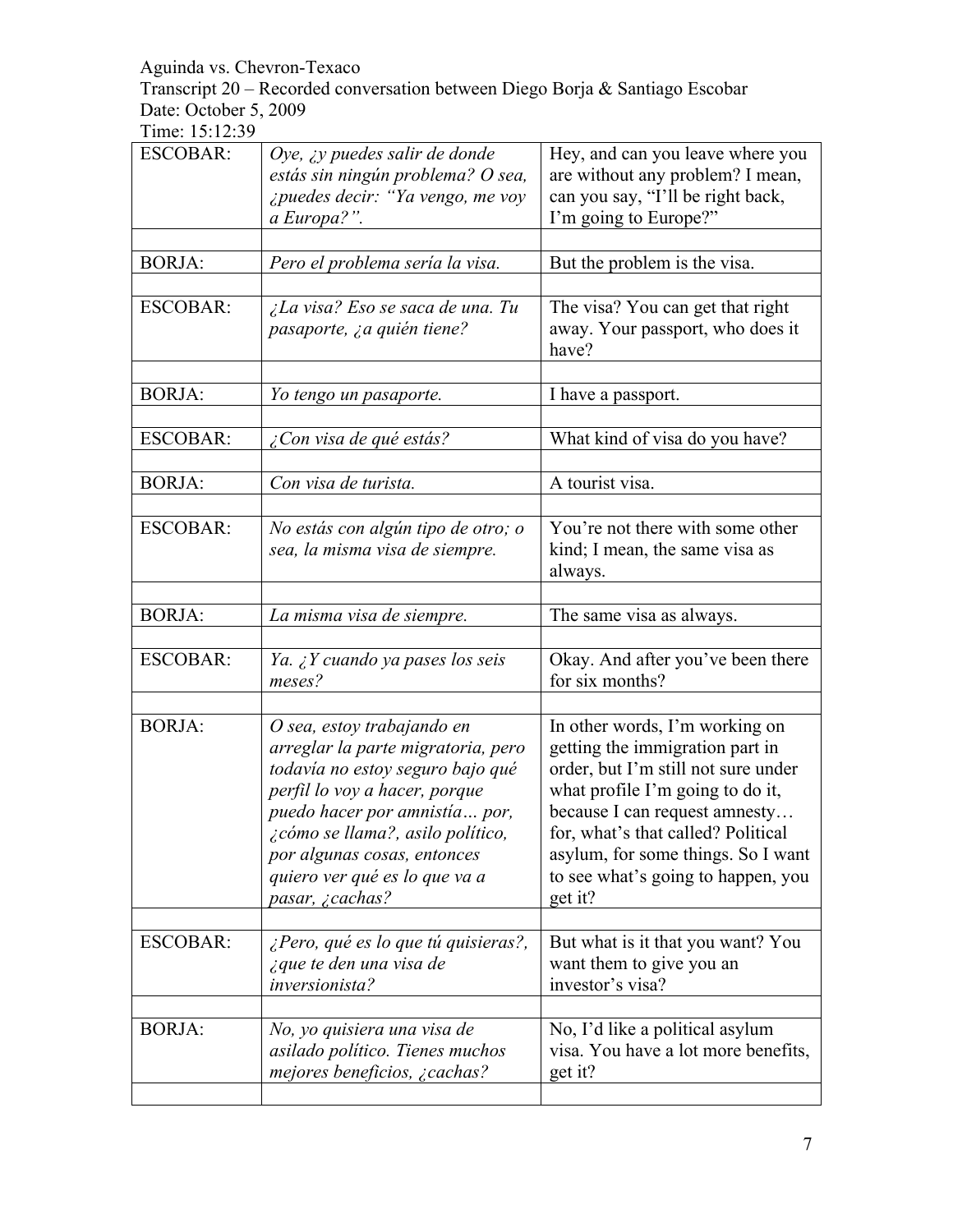Transcript 20 – Recorded conversation between Diego Borja & Santiago Escobar Date: October 5, 2009

| <b>ESCOBAR:</b> | Ya.                                                                                                                                                                                                                                                         | Okay.                                                                                                                                                                                                                                              |
|-----------------|-------------------------------------------------------------------------------------------------------------------------------------------------------------------------------------------------------------------------------------------------------------|----------------------------------------------------------------------------------------------------------------------------------------------------------------------------------------------------------------------------------------------------|
| <b>BORJA:</b>   | Tienen exenciones de impuestos,<br>tiene, ¡puta!, la bola de cosas.                                                                                                                                                                                         | You get tax exemptions, it has,<br>shit! A bunch of things.                                                                                                                                                                                        |
| <b>ESCOBAR:</b> | $i Y$ averiguaste?, $i q$ uién te<br>averiguó eso?                                                                                                                                                                                                          | And did you find out? What did<br>you find out about that?                                                                                                                                                                                         |
| <b>BORJA:</b>   | Yo mismo.                                                                                                                                                                                                                                                   | I did it myself.                                                                                                                                                                                                                                   |
| <b>ESCOBAR:</b> | Y los  y los de Texaco, ¿qué te<br>sugieren?                                                                                                                                                                                                                | And the and the folks from<br>Texaco, what did they suggest to<br>you?                                                                                                                                                                             |
| <b>BORJA:</b>   | O sea, ellos lo que están<br>sugiriendo es que me empape y<br>vea  que esperemos un poco para<br>ver cómo se desarrollan las cosas.                                                                                                                         | I mean, what they are suggesting is<br>that I dive in and see that we<br>wait a bit to see how things<br>develop.                                                                                                                                  |
| <b>ESCOBAR:</b> | Ya.                                                                                                                                                                                                                                                         | Okay.                                                                                                                                                                                                                                              |
| <b>BORJA:</b>   | Pero igual, yo estoy leyendo todo<br>el tiempo, entonces por eso te<br>digo, que es la que yo quisiera ver<br>si aplico. Pero todo eso depende<br>ya de cómo me caigan las cosas en<br>el país. Yo creo que sí voy a tener<br>todos los requisitos, huevón. | But just the same, I'm reading all<br>the time, so that's why I'm telling<br>you, to see if I can apply for that<br>one. But all that depends on how<br>things end up for me in the<br>country. I think I will have all the<br>requirements, dude. |
| <b>ESCOBAR:</b> | Ya. [Simultaneous to other<br>speech].                                                                                                                                                                                                                      | Okay. [Simultaneous to other<br>speech]                                                                                                                                                                                                            |
| <b>BORJA:</b>   | $\chi$ Y qué hace este man?, $\chi$ y qué<br>hace este man en Europa, huevón?                                                                                                                                                                               | And what is this guy doing?<br>And what is this guy doing in<br>Europe, dude?                                                                                                                                                                      |
| <b>ESCOBAR:</b> | Vas a ser vas a ser un<br>perseguido político.                                                                                                                                                                                                              | Are you going to be are you<br>going to be a politically persecuted<br>person.                                                                                                                                                                     |
| <b>BORJA:</b>   | Sí.                                                                                                                                                                                                                                                         | Yes.                                                                                                                                                                                                                                               |
| <b>ESCOBAR:</b> | $\angle$ Qué hace este man? Es un<br>consultor de un ¿cómo se                                                                                                                                                                                               | What does this guy do? He's a<br>consultant in awhat are these                                                                                                                                                                                     |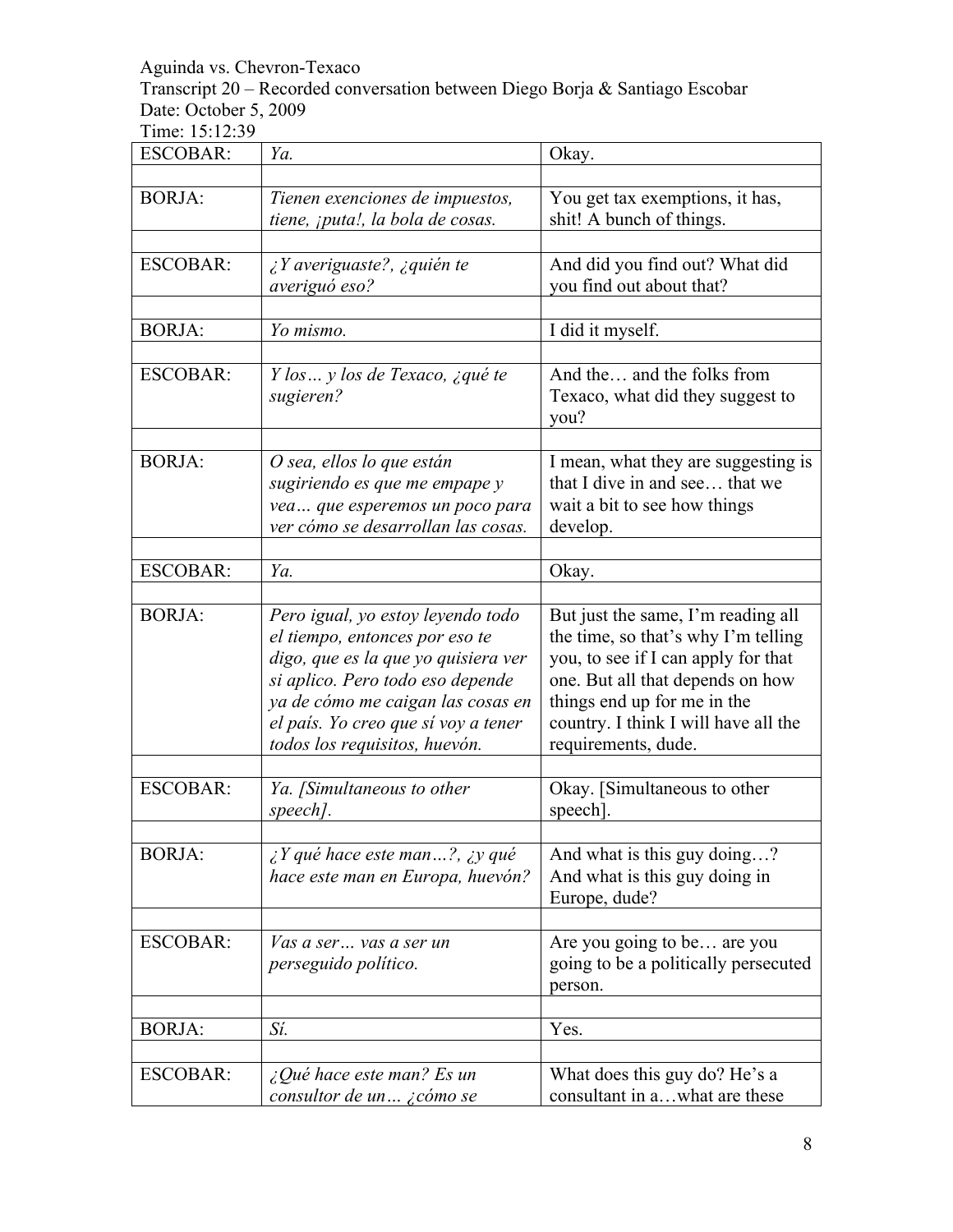Transcript 20 – Recorded conversation between Diego Borja & Santiago Escobar Date: October 5, 2009

|                 | llaman estas huevadas? Un man<br>que trabaja con los fondos de<br>los  es un fondo de inversiones.                                                                                                                                                                                  | things called? A guy who works<br>with the funds of the it's an<br>investment fund.                                                                                                                                                                                             |
|-----------------|-------------------------------------------------------------------------------------------------------------------------------------------------------------------------------------------------------------------------------------------------------------------------------------|---------------------------------------------------------------------------------------------------------------------------------------------------------------------------------------------------------------------------------------------------------------------------------|
| <b>BORJA:</b>   | $A h! E$ sos de  de gane lo que<br>de gane un montón de plata.                                                                                                                                                                                                                      | Oh! Those of of earn<br>whatever earning a lot of<br>money.                                                                                                                                                                                                                     |
| <b>ESCOBAR:</b> | No, no; los fondos de inversiones<br>pues. O sea, ponte, corporaciones;<br>ellos manejan la plata de<br>corporaciones y les invierten<br>comprando acciones, revendiendo<br>acciones, en cosas así. So, este<br>man es un top manager, consultor<br>de finanzas de esta gente dura. | No, no; investment funds. In other<br>words, think corporations, they<br>manage the money of<br>corporations, and they invest by<br>buying stocks, reselling stocks,<br>and things like that. So, this guy is<br>a top manager, financial consultant<br>of these powerful guys. |
| <b>BORJA:</b>   | $\iota$ Um! $\iota$ Y estos manes estarían<br>dispuestos a irte a ver a ti allá o<br>qué?                                                                                                                                                                                           | Hum! And those guys would be<br>willing to go see you there or<br>what?                                                                                                                                                                                                         |
| <b>ESCOBAR:</b> | Yo o sea, yo les voy a plantear<br>eso, que vengan o que yo vaya,<br>pero yo no pienso gastar nada<br>pues.                                                                                                                                                                         | I I mean, I'm going to suggest<br>that to them, that they come or that<br>I go, but I'm not planning on<br>spending anything.                                                                                                                                                   |
| <b>BORJA:</b>   | No, ni cagando, huevón. Y además<br>tienes que dejarles claro que<br>simplemente quieres escuchar su                                                                                                                                                                                | No, no way, dude. And also you<br>have to make it clear to them that<br>you just want to listen to their                                                                                                                                                                        |
| <b>ESCOBAR:</b> | Yo les dije clarito, hay lo que<br>hablamos pues, loco.                                                                                                                                                                                                                             | I told them clearly, there's what<br>we discussed, dude.                                                                                                                                                                                                                        |
| <b>BORJA:</b>   | Claro. Lo, lo que tienes que<br>decirles es cuál es su punto de<br>vista; queremos saber  o sea, si<br>es que hay la  si es que hay la<br>¿cómo se dice?, si es que hay la<br>disposición o no, huevón. Si es que<br>hay, bien; ahí recién ahí recién<br>podemos hablar, ¿cachas?   | Of course. What, what you have to<br>tell them is what is their point of<br>view; we want to know I mean,<br>if there is the if there is the<br>how do you call that? If there is a<br>will or not, dude. If there is, good;<br>then then we can talk, get it?                  |
| <b>ESCOBAR:</b> | [Simultaneous to other speech].                                                                                                                                                                                                                                                     | Simultaneous to other speech.                                                                                                                                                                                                                                                   |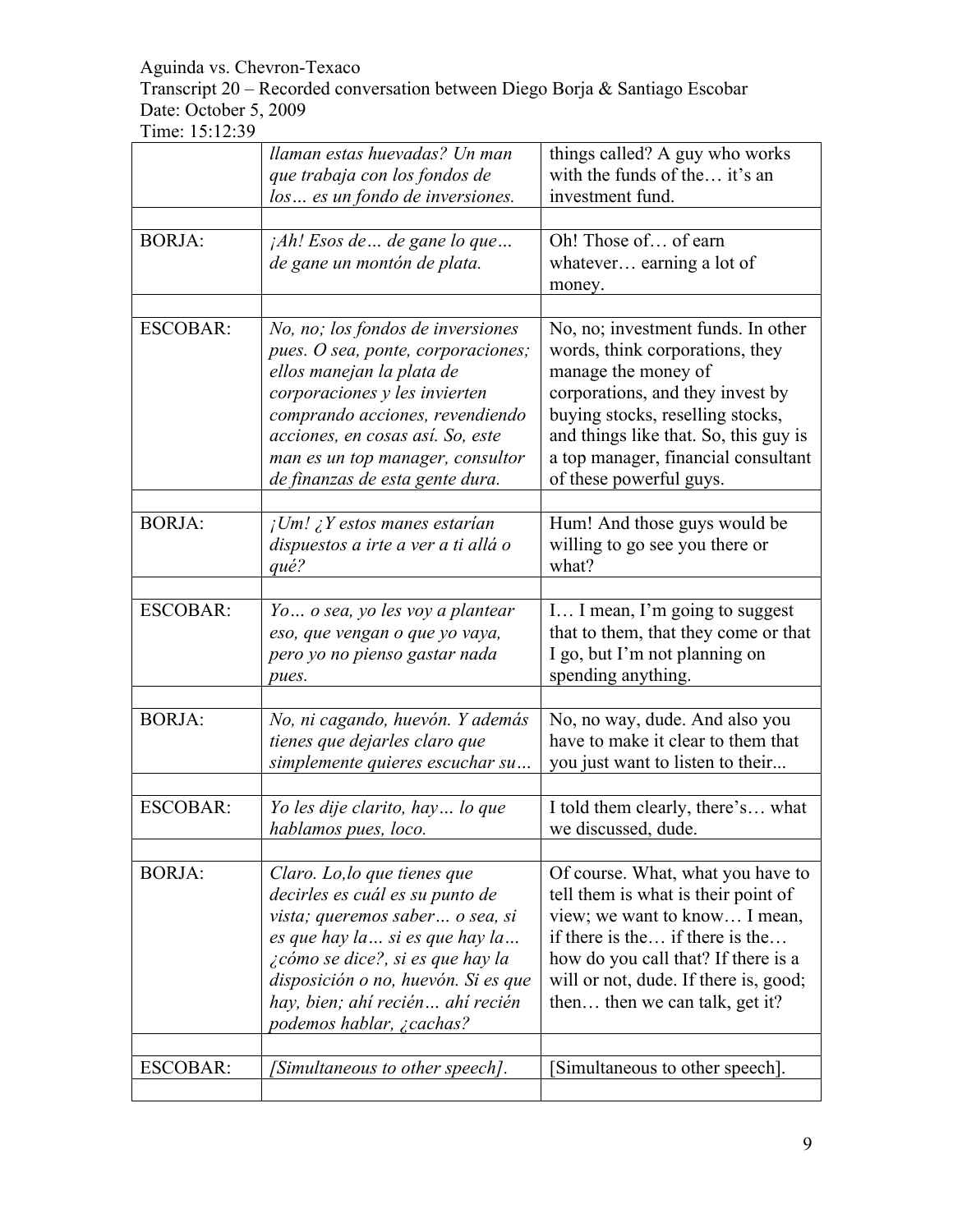Transcript 20 – Recorded conversation between Diego Borja & Santiago Escobar Date: October 5, 2009

| sentamos tú y yo, tu, tu, tu, y tú te<br>puedes pasar acá rapidito. Y nos<br>sentamos ahí a conversar pues,<br>loco; a tomarnos un café ahí en<br>San Francisco.                                                                                                                                | And then then we then we sit<br>down, you and I, you, you, you<br>and you can come over here<br>quickly. And we'll sit there and<br>talk, dude; we'll have a cup of<br>coffee over there in San Francisco.                                                                                                                                                       |
|-------------------------------------------------------------------------------------------------------------------------------------------------------------------------------------------------------------------------------------------------------------------------------------------------|------------------------------------------------------------------------------------------------------------------------------------------------------------------------------------------------------------------------------------------------------------------------------------------------------------------------------------------------------------------|
| [Riendo] Claro, claro.                                                                                                                                                                                                                                                                          | [Laughing] Sure, sure.                                                                                                                                                                                                                                                                                                                                           |
| ¡Qué dañado, gati-boy!                                                                                                                                                                                                                                                                          | You are bad, gati boy!                                                                                                                                                                                                                                                                                                                                           |
| Oye, $\chi$ y qué te dicen?, $\chi$ qué te<br>dicen estos abogados?, que<br>esperes.                                                                                                                                                                                                            | Hey, and what do they tell you?<br>What do those lawyers tell you?<br>What do you expect.                                                                                                                                                                                                                                                                        |
| Sí, básicamente, huevón. O sea,<br>tenemos que ver cómo cómo se<br>desarrolla la cosa. O sea, al paso<br>que hacen las investigaciones en<br>Ecuador, ¡chuta! Todo es lento. Y<br>hoy iba a haber hoy iba a haber<br>una marcha hoy día de los<br>indígenas. No sé que habrá<br>pasado, huevón. | Yes, basically, dude. I mean, we<br>have to see how how this thing<br>develops. In other words, at the<br>rate they are conducting the<br>investigations in Ecuador, shit!<br>Everything is slow. And today<br>there was going to be today<br>there was going to be a march<br>today, the day of the Indigenous<br>Peoples. I don't know what<br>happened, dude. |
| $\lambda$ favor o en contra? [Riendo].                                                                                                                                                                                                                                                          | In support of, or against?<br>[Laughing].                                                                                                                                                                                                                                                                                                                        |
| $i$ Chuta! Estos manes están es<br>que ya se la ven ya la ven negra,<br>va.                                                                                                                                                                                                                     | Shit! These guys are it's<br>because they are already in They<br>are already in a big mess.                                                                                                                                                                                                                                                                      |
| ¿Cómo ven ellos?                                                                                                                                                                                                                                                                                | How do they see it?                                                                                                                                                                                                                                                                                                                                              |
| Yo tengo escritos y todas esas<br>cosas que no salen en las noticias,<br>que me llegan por los  por la<br>gente investigadora de allá. Te<br>quedas loco. Están que se pudren<br>de miedo, loco. Es que ya se les va<br>a acabar el chiste, así es que                                          | I have documents and all those<br>things that come out in the news,<br>that come to me by means of the<br>by means of the investigators over<br>there. It's crazy. They are scared<br>to death, dude. It's because the<br>joke is over for them, so that                                                                                                         |
|                                                                                                                                                                                                                                                                                                 | Y de ahí  ahí nos  ahí nos                                                                                                                                                                                                                                                                                                                                       |